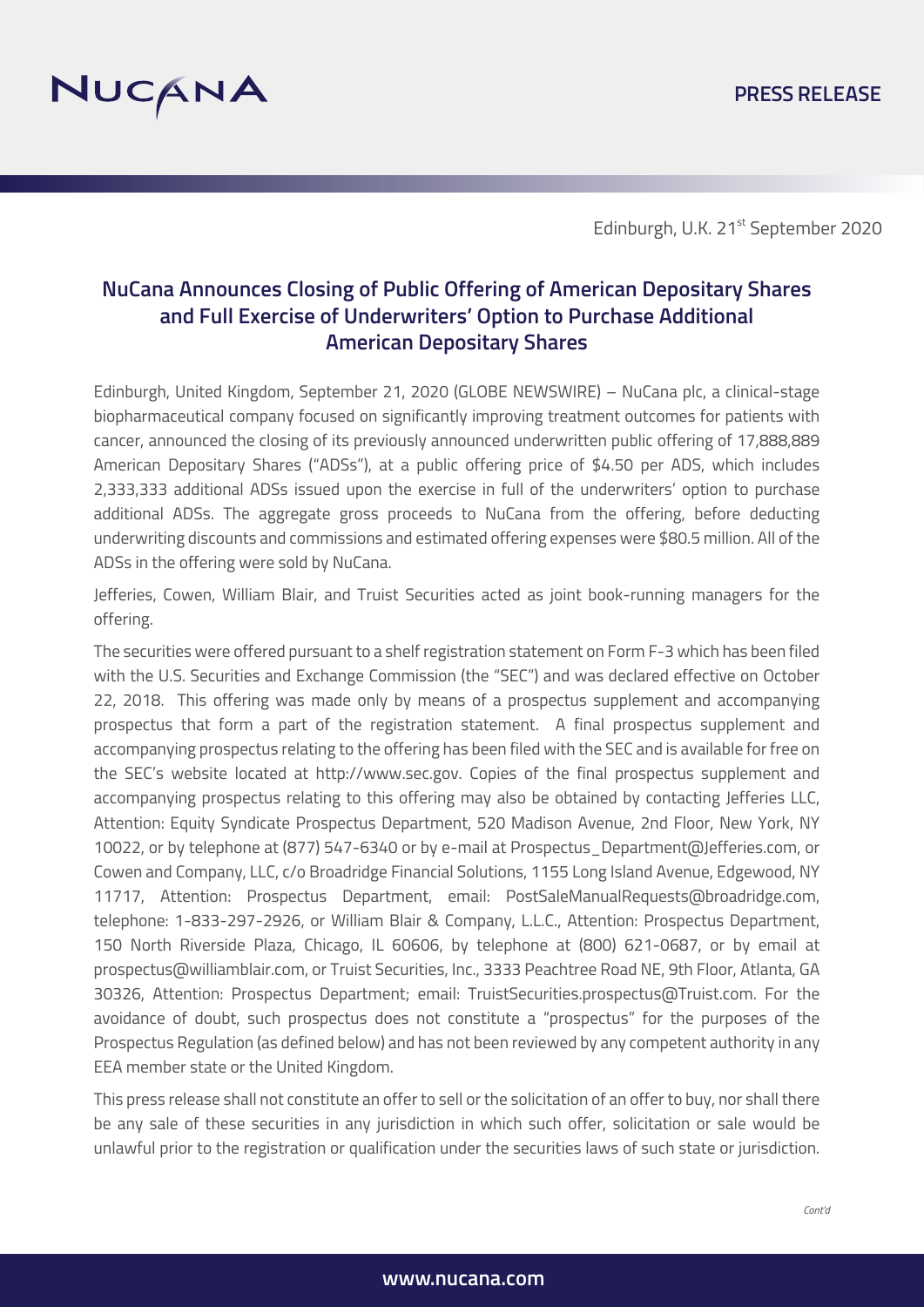

Edinburgh, U.K. 21<sup>st</sup> September 2020

### **For readers in the European Economic Area (EEA) and the United Kingdom**

In any EEA Member State and the United Kingdom (a "Relevant State"), this communication is only addressed to and directed at "qualified investors" in that Relevant State within the meaning of the Prospectus Regulation (Regulation (EU) 2017/1129) (the "Prospectus Regulation").

#### **Further notice for readers in the United Kingdom**

There will be no offer of ADSs to the public in the United Kingdom. This communication, in so far as it constitutes an invitation or inducement to enter into investment activity (within the meaning of section 21 of the Financial Services and Markets Act 2000 as amended ("FSMA")) in connection with the securities which are the subject of the offering described in this press release or otherwise, is being directed only at (i) persons who are outside the United Kingdom or (ii) persons who have professional experience in matters relating to investments who fall within Article 19(5) ("Investment professionals") of the Financial Services and Markets Act 2000 (Financial Promotion) Order 2005 (the "Order") or (iii) certain high value persons and entities who fall within Article 49(2)(a) to (d) ("High net worth companies, unincorporated associations etc.") of the Order; or (iv) any other person to whom it may lawfully be communicated (all such persons in (i) to (iv) together being referred to as "relevant persons"). The ADSs are only available to, and any invitation, offer or agreement to subscribe, purchase or otherwise acquire such ADSs will be engaged in only with relevant persons. Any person who is not a relevant person should not act or rely on this document or any of its contents. This communication does not contain an offer or constitute any part of an offer to the public within the meaning of ss. 85 and 102B of FSMA or otherwise.

## **About NuCana plc**

NuCana is a clinical-stage biopharmaceutical company focused on significantly improving treatment outcomes for cancer patients by applying our ProTide technology to transform some of the most widely prescribed chemotherapy agents, nucleoside analogs, into more effective and safer medicines. While these conventional agents remain part of the standard of care for the treatment of many solid and hematological tumors, their efficacy is limited by cancer cell resistance mechanisms and they are often poorly tolerated. Utilizing our proprietary technology, we are developing new medicines, ProTides, designed to overcome key cancer resistance mechanisms and generate much higher concentrations of anti-cancer metabolites in cancer cells. NuCana's robust pipeline includes three ProTides in clinical development. Acelarin and NUC-3373, are new chemical entities derived from the nucleoside analogs gemcitabine and 5-fluorouracil, respectively, two widely used chemotherapy agents. Acelarin is currently being evaluated in four clinical studies, including a Phase III study for patients with biliary tract cancer, a Phase Ib study for patients with biliary tract cancer, a Phase II study for patients with platinum-resistant ovarian cancer and a Phase III study for patients with metastatic pancreatic cancer for which enrollment has been suspended. NUC-3373 is currently in a Phase I study for the potential treatment of a wide range of advanced solid tumors and a Phase Ib study for patients with metastatic colorectal cancer. Our third ProTide, NUC-7738, is a transformation of a novel nucleoside analog (3'-deoxyadenosine) and is in a Phase I study for patients with advanced solid tumors.